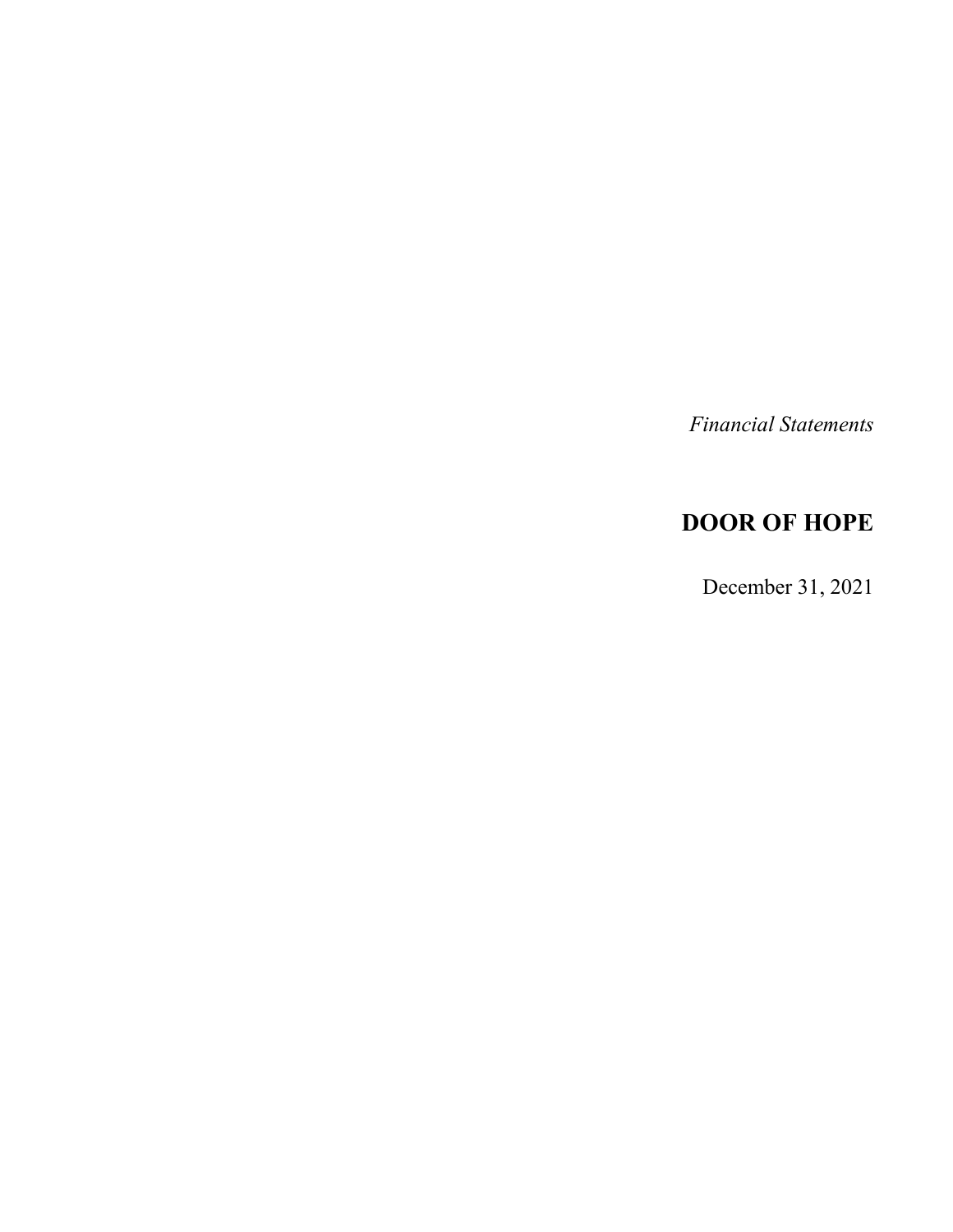

# HENSIEK & CARON

**CERTIFIED PUBLIC ACCOUNTANTS** BARRY B. HENSIEK, CPA 650 SIERRA MADRE VILLA, SUITE 303 SUSAN E. CARON, CPA PASADENA, CALIFORNIA 91107 TELEPHONE (626) 792-9988 Fax (626) 792-9852

## **INDEPENDENT AUDITOR'S REPORT**

To the Board of Directors Door of Hope

## *Opinion*

We have audited the accompanying financial statements of Door of Hope (a nonprofit organization), which comprise the statement of financial position as of December 31, 2021and the related statements of activities, cash flows, and functional expenses for the year then ended, and the related notes to the financial statements.

In our opinion, the financial statements referred to above present fairly, in all material respects, the financial position of Door of Hope as of December 31, 2021, and the changes in net assets and its cash flows for the year then ended in accordance with accounting principles generally accepted in the United States of America.

## *Basis for Opinion*

We conducted our audit in accordance with auditing standards generally accepted in the United States of America. Our responsibilities under those standards are further described in the Auditor's Responsibilities for the Audit of the Financial Statements section of our report. We are required to be independent of Door of Hope and to meet our other ethical responsibilities in accordance with the relevant ethical requirements relating to our audit. We believe that the audit evidence we have obtained is sufficient and appropriate to provide a basis for our audit opinion.

## *Responsibilities of Management for the Financial Statements*

Management is responsible for the preparation and fair presentation of the financial statements in accordance with accounting principles generally accepted in the United States of America, and for the design, implementation, and maintenance of internal control relevant to the preparation and fair presentation of financial statements that are free from material misstatement, whether due to fraud or error.

In preparing the financial statements, management is required to evaluate whether there are conditions or events, considered in the aggregate, that raise substantial doubt about Door of Hope's ability to continue as a going concern within one year after the date that the financial statements are available to be issued.

## *Auditor's Responsibilities for the Audit of the Financial Statements*

Our objectives are to obtain reasonable assurance about whether the financial statements as a whole are free from material misstatement, whether due to fraud or error, and to issue an auditor's report that includes our opinion. Reasonable assurance is a high level of assurance but is not absolute assurance and therefore is not a guarantee that an audit conducted in accordance with generally accepted auditing standards will always detect a material misstatement when it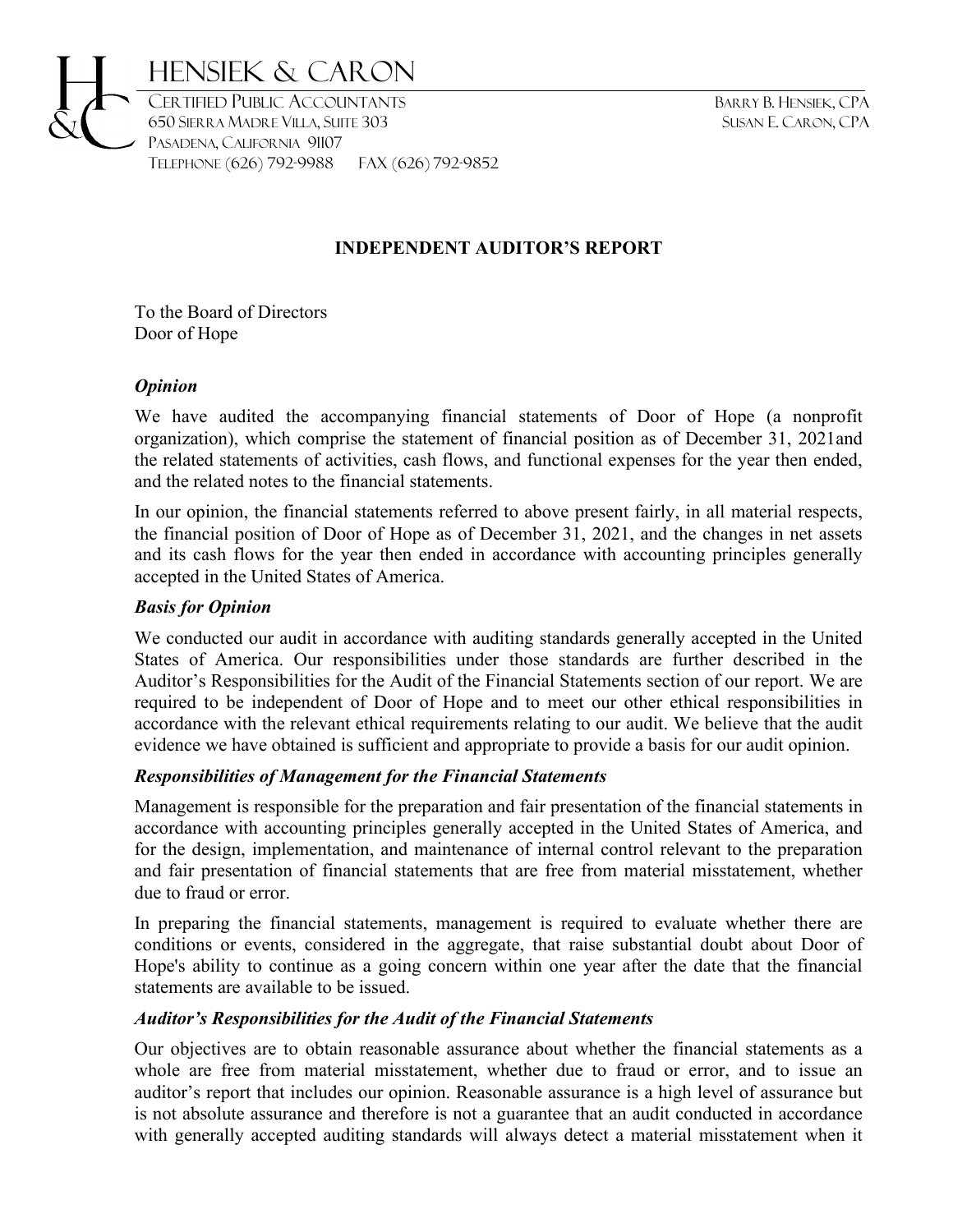exists. The risk of not detecting a material misstatement resulting from fraud is higher than for one resulting from error, as fraud may involve collusion, forgery, intentional omissions, misrepresentations, or the override of internal control. Misstatements are considered material if there is a substantial likelihood that, individually or in the aggregate, they would influence the judgment made by a reasonable user based on the financial statements.

In performing an audit in accordance with generally accepted auditing standards, we:

- Exercise professional judgment and maintain professional skepticism throughout the audit.
- Identify and assess the risks of material misstatement of the financial statements, whether due to fraud or error, and design and perform audit procedures responsive to those risks. Such procedures include examining, on a test basis, evidence regarding the amounts and disclosures in the financial statements.
- Obtain an understanding of internal control relevant to the audit in order to design audit procedures that are appropriate in the circumstances, but not for the purpose of expressing an opinion on the effectiveness of Door of Hope's internal control. Accordingly, no such opinion is expressed.
- Evaluate the appropriateness of accounting policies used and the reasonableness of significant accounting estimates made by management, as well as evaluate the overall presentation of the financial statements.
- Conclude whether, in our judgment, there are conditions or events, considered in the aggregate, that raise substantial doubt about Door of Hope's ability to continue as a going concern for a reasonable period of time.

We are required to communicate with those charged with governance regarding, among other matters, the planned scope and timing of the audit, significant audit findings, and certain internal control related matters that we identified during the audit.

## *Report on Summarized Comparative Information*

We have previously audited Door of Hope's 2020 financial statements, and we expressed an unmodified audit opinion on those audited financial statements in our report dated June 2, 2021. In our opinion, the summarized comparative information presented herein as of and for the year ended December 30, 2020, is consistent, in all material respects, with the audited financial statements from which it has been derived.

Hensieh & Caron

Pasadena, CA May 25, 2022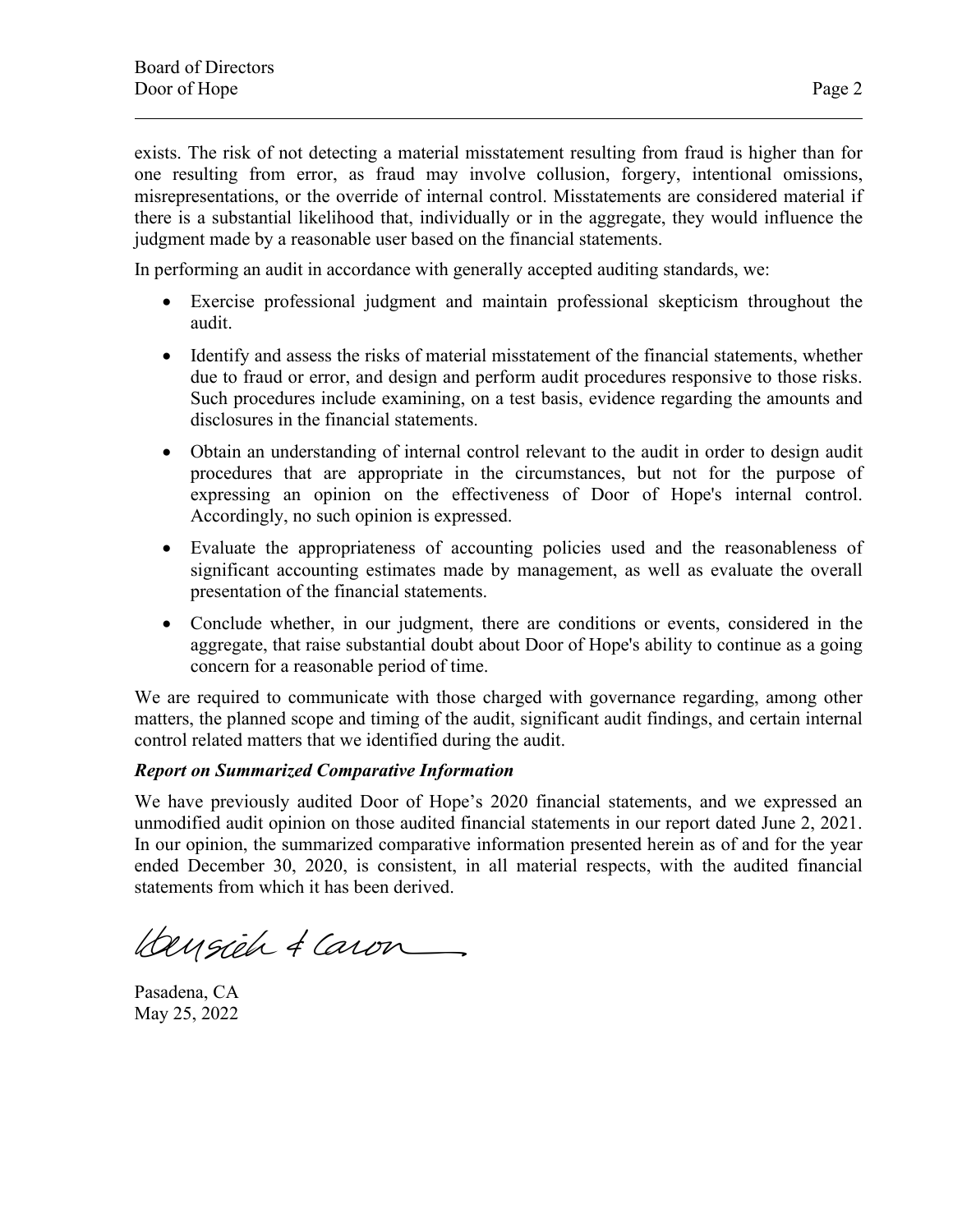# **WITH SUMMARIZED INFORMATION AT DECEMBER 31, 2020 DECEMBER 31, 2021 STATEMENT OF FINANCIAL POSITION DOOR OF HOPE**

### **ASSETS**

|                                                                | 2021                   | 2020                      |
|----------------------------------------------------------------|------------------------|---------------------------|
| <b>Assets</b>                                                  |                        |                           |
| Cash and cash equivalents                                      | \$3,132,333            | \$2,650,982               |
| Accounts receivable, net of allowance for doubtful             |                        |                           |
| accounts of \$0 for 2021 and 2020                              | 15,565                 | 52,794                    |
| Contributions and pledges receivable, net of allowance         |                        |                           |
| for doubtful accounts of \$5,110 for 2021 and \$8,000 for 2020 | 1,411,511              | 915,686                   |
| Prepaid expenses                                               | 65,284                 | 55,160                    |
| Investments                                                    | 556,001                |                           |
| Property and equipment, net                                    | 987,272                | 943,950                   |
| Security deposit                                               | 8,937                  |                           |
| <b>Total Assets</b>                                            |                        | $$6,176,903$ $$4,618,572$ |
| <b>LIABILITIES AND NET ASSETS</b>                              |                        |                           |
| <b>Liabilities</b>                                             |                        |                           |
| Accounts payable                                               | $\mathbb{S}$<br>65,648 | $\mathbb{S}$<br>69,127    |
| Accrued salaries and vacation                                  | 148,318                | 122,494                   |
| Refundable advances                                            |                        | 190,000                   |
| Security deposits                                              | 9,050                  | 5,400                     |
| <b>Total Liabilities</b>                                       | 223,016                | 387,021                   |
| <b>Net Assets</b>                                              |                        |                           |
| Without donor restrictions                                     | 5,039,487              | 4,188,270                 |
| With donor restrictions                                        | 914,400                | 43,281                    |
| <b>Total Net Assets</b>                                        | 5,953,887              | 4,231,551                 |
| <b>Total Liabilities and Net Assets</b>                        | \$6,176,903            | \$4,618,572               |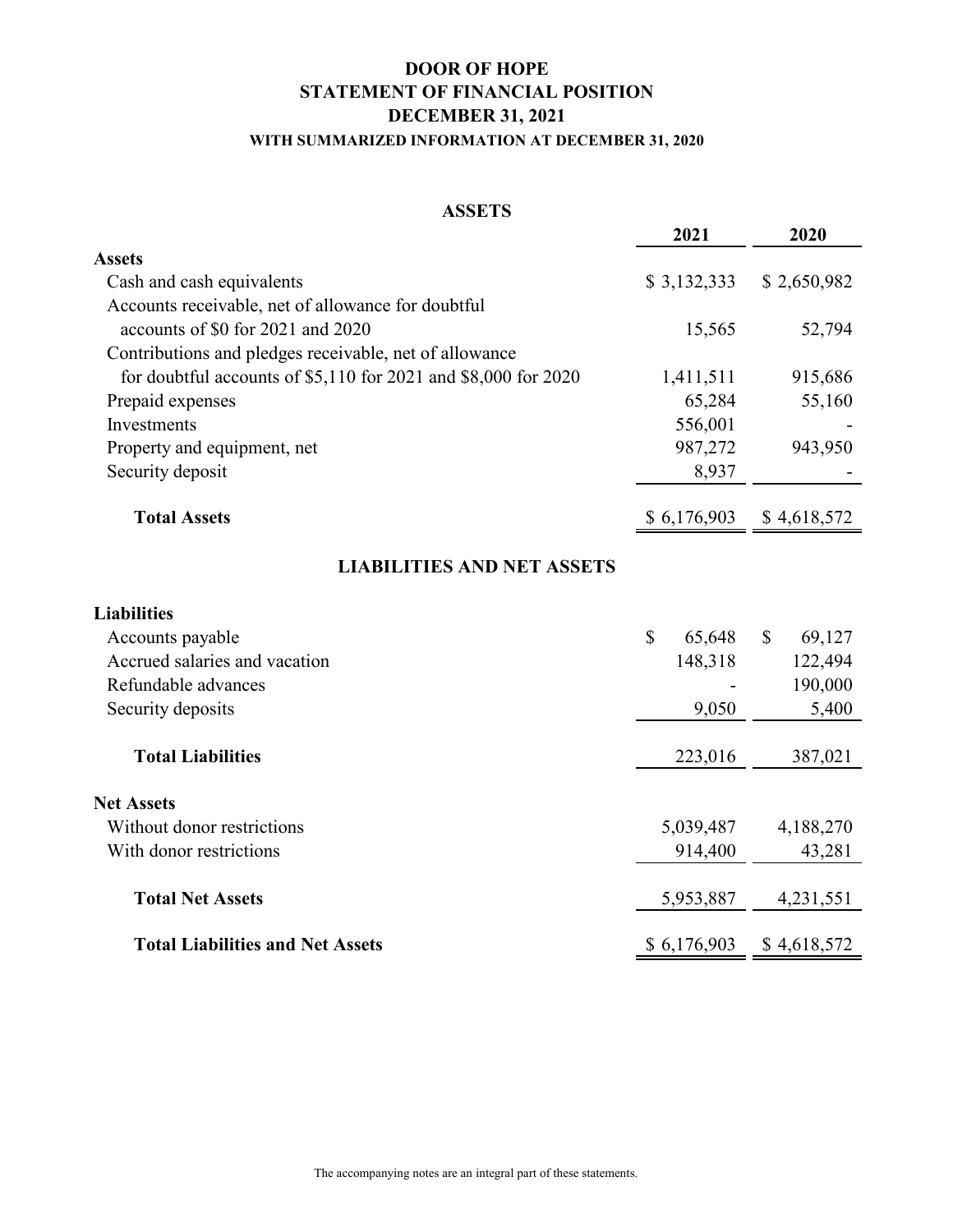# **DOOR OF HOPE STATEMENT OF ACTIVITIES AND CHANGES IN NET ASSETS FOR THE YEAR ENDED DECEMBER 31, 2021 WITH SUMMARIZED INFORMATION AT DECEMBER 31, 2020**

|                                      |                      | 2020                |                           |              |
|--------------------------------------|----------------------|---------------------|---------------------------|--------------|
|                                      | <b>Without Donor</b> | <b>With Donor</b>   |                           |              |
|                                      | <b>Restrictions</b>  | <b>Restrictions</b> | <b>Total</b>              | <b>Total</b> |
| <b>Support and Revenue</b>           |                      |                     |                           |              |
| Contributions and grants             | \$3,662,871          | \$1,303,403         | $\mathbb{S}$<br>4,966,274 | 4,148,631    |
| Government awards                    | 91,991               |                     | 91,991                    | 191,832      |
| Gifts in kind                        | 488,136              |                     | 488,136                   | 350,261      |
| Investment returns                   | 18,735               | 27,473              | 46,208                    | 5,138        |
| Rental income                        | 23,153               |                     | 23,153                    | 15,116       |
| Program income                       | 10,164               |                     | 10,164                    | 6,066        |
| Other income                         | 1,937                |                     | 1,937                     | 4,876        |
| Net assets released from             |                      |                     |                           |              |
| program restrictions                 | 459,757              | (459, 757)          |                           |              |
| <b>Total Support and Revenue</b>     | 4,756,744            | 871,119             | 5,627,863                 | 4,721,920    |
| <b>Expenses</b>                      |                      |                     |                           |              |
| Program                              | 3,108,215            |                     | 3,108,215                 | 2,668,771    |
| Management and general               | 274,586              |                     | 274,586                   | 166,454      |
| Fundraising                          | 522,726              |                     | 522,726                   | 310,445      |
| <b>Total Expenses</b>                | 3,905,527            |                     | 3,905,527                 | 3,145,670    |
| <b>Change in Net Assets</b>          | 851,217              | 871,119             | 1,722,336                 | 1,576,250    |
| <b>Net Assets, Beginning of Year</b> | 4,188,270            | 43,281              | 4,231,551                 | 2,655,301    |
| <b>Net Assets, End of Year</b>       | \$5,039,487          | 914,400<br>\$       | 5,953,887<br>\$           | \$4,231,551  |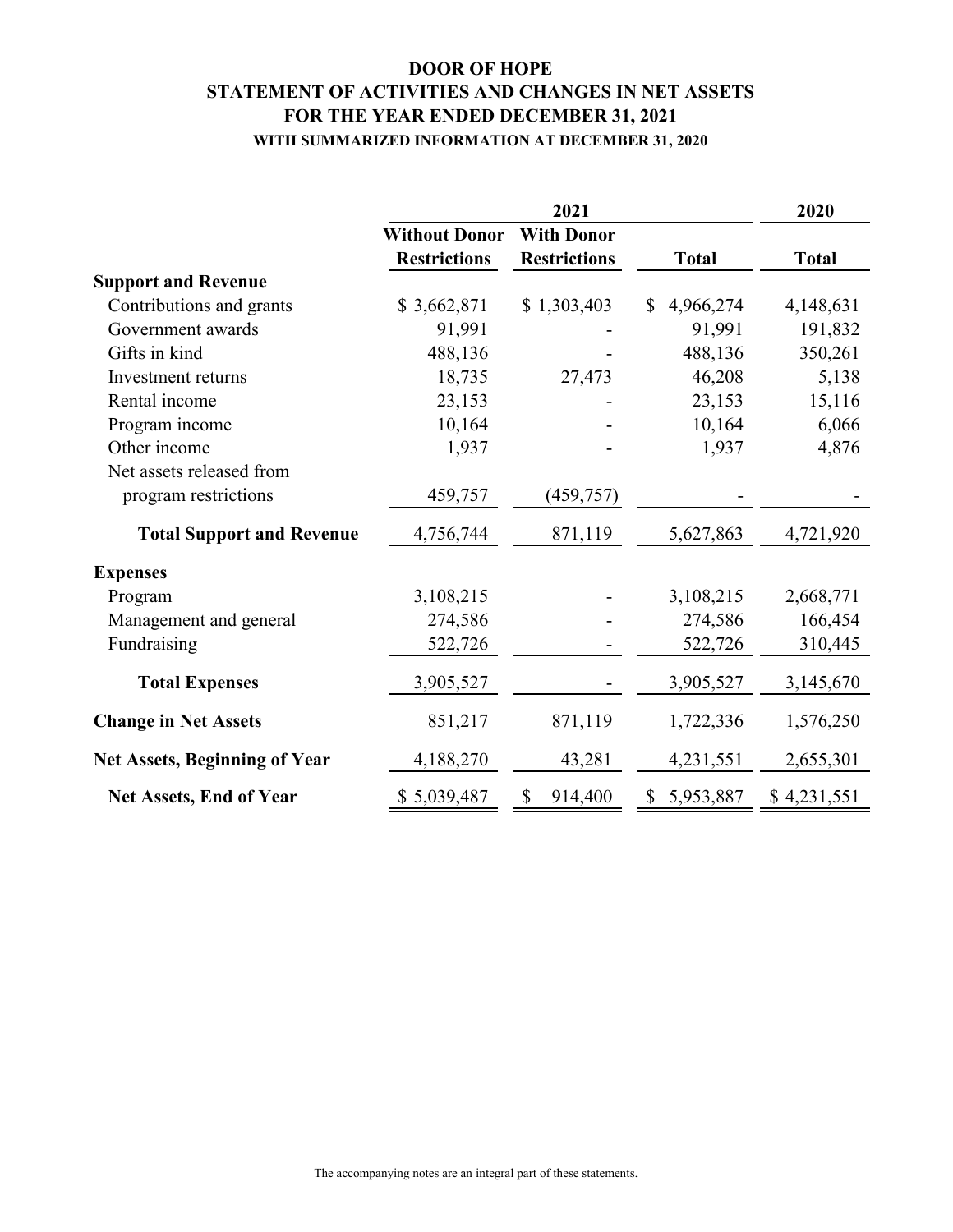# **DOOR OF HOPE STATEMENT OF CASH FLOWS FOR THE YEAR ENDED DECEMBER 31, 2021 WITH SUMMARIZED INFORMATION AT DECEMBER 31, 2020**

|                                                          | 2021            | 2020            |
|----------------------------------------------------------|-----------------|-----------------|
| <b>Cash Flows from Operating Activities</b>              |                 |                 |
| Change in Net Assets                                     | \$<br>1,722,336 | \$<br>1,576,250 |
| Adjustments to reconcile the change in net assets        |                 |                 |
| to net cash provided by operating activities             |                 |                 |
| Depreciation                                             | 104,446         | 108,905         |
| Uncollectible pledges                                    | (2,890)         | 1,400           |
| Forgiveness of loan payable -Paycheck Protection Program |                 | (250, 400)      |
| Realized and unrealized gains on investments             | (41, 783)       |                 |
| Contributions received for long-term purposes            | (310,000)       |                 |
| (Increase) Decrease in:                                  |                 |                 |
| Accounts receivable                                      | 37,229          | (36,957)        |
| Contributions receivable                                 | (492, 935)      | (369, 491)      |
| Prepaid expenses                                         | (10, 124)       | (13, 873)       |
| Security deposit                                         | (8,937)         |                 |
| Increase (Decrease) in:                                  |                 |                 |
| Accounts payable                                         | (3, 479)        | 39,878          |
| Accrued salaries and vacation                            | 25,824          | 29,209          |
| Refundable advances                                      | (190,000)       | 190,000         |
| Security deposits                                        | 3,650           | (1,250)         |
| <b>Net Cash Provided by Operating Activities</b>         | 833,337         | 1,273,671       |
| <b>Cash Flows from Investing Activities</b>              |                 |                 |
| Proceeds from sale of investments                        | 1,490           |                 |
| Purchases of investments                                 | (515,708)       |                 |
| Additions to property and equipment                      | (147, 768)      | (138, 527)      |
| <b>Net Cash Used in Investing Activities</b>             | (661,986)       | (138, 527)      |
| <b>Cash Flows from Financing Activities</b>              |                 |                 |
| Proceeds from loan payable - Paycheck Protection Program |                 | 250,400         |
| Contributions received for long-term purposes            | 310,000         |                 |
| <b>Net Cash Provided by Financing Activities</b>         | 310,000         | 250,400         |
| Net Increase in Cash                                     | 481,351         | 1,385,544       |
| <b>Cash and Cash Equivalents, Beginning</b>              | 2,650,982       | 1,265,438       |
| <b>Cash and Cash Equivalents, Ending</b>                 | \$<br>3,132,333 | \$<br>2,650,982 |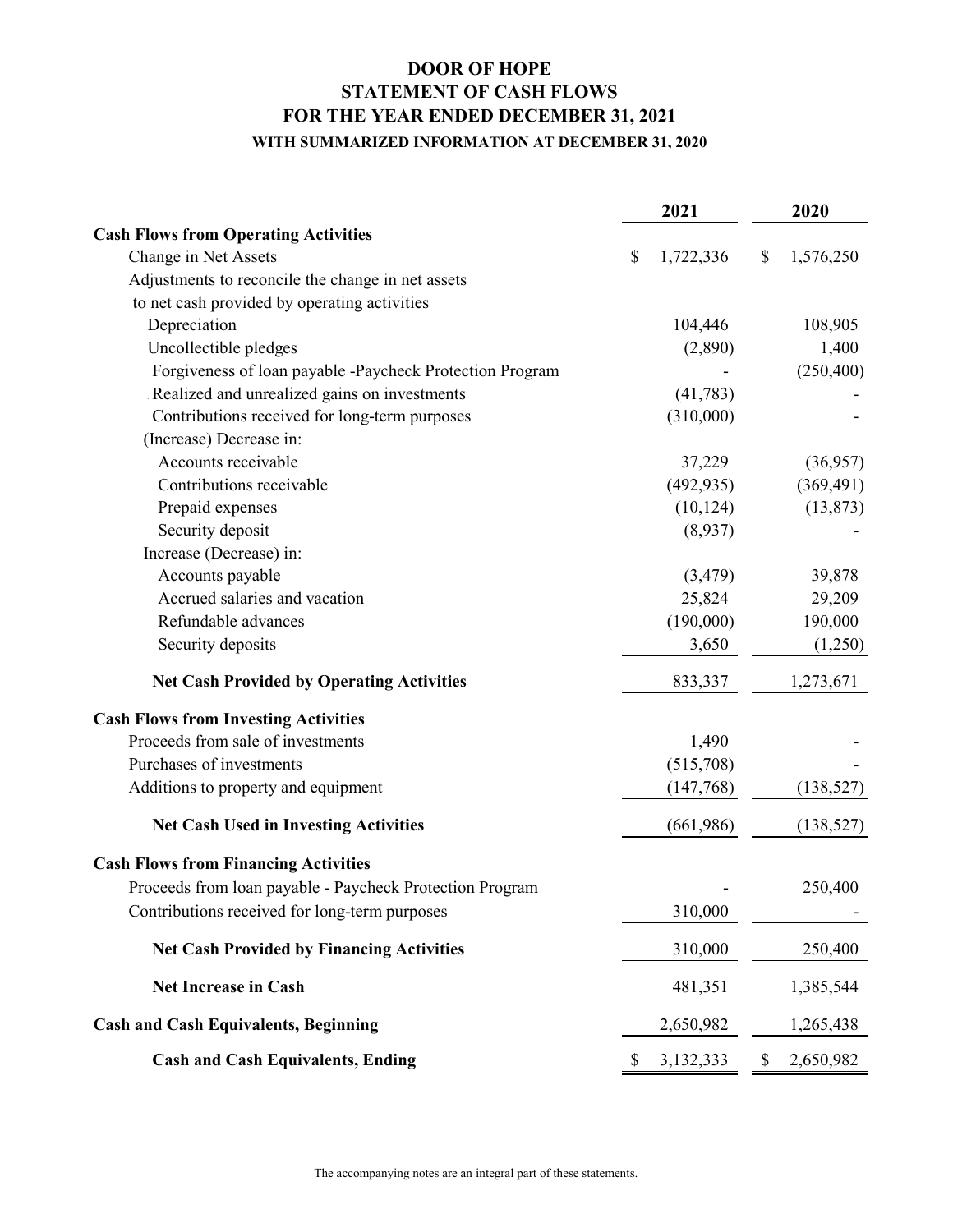# **WITH SUMMARIZED INFORMATION AT DECEMBER 31, 2020 FOR THE YEAR ENDED DECEMBER 31, 2021 STATEMENT OF FUNCTIONAL EXPENSES DOOR OF HOPE**

| 2021                          |             |                          |                         | 2020         |              |
|-------------------------------|-------------|--------------------------|-------------------------|--------------|--------------|
|                               |             | Management               |                         |              |              |
|                               | Program     | and General              | <b>Fundraising</b>      | <b>Total</b> | <b>Total</b> |
|                               |             |                          |                         |              |              |
| <b>Salaries</b>               | \$1,355,789 | $\mathbb{S}$<br>143,687  | 201,872<br>$\mathbb{S}$ | \$1,701,348  | 1,496,469    |
| Occupancy                     | 631,734     | 11,594                   | 17,038                  | 660,366      | 443,687      |
| Rental assistance             | 441,820     |                          |                         | 441,820      | 343,030      |
| <b>Benefits</b>               | 182,018     | 18,411                   | 29,519                  | 229,948      | 190,320      |
| Supplies                      | 179,365     | 26,452                   | 671                     | 206,488      | 161,501      |
| Payroll taxes                 | 112,330     | 10,141                   | 14,336                  | 136,807      | 121,737      |
| Depreciation                  | 104,445     |                          |                         | 104,445      | 108,905      |
| Professional fees             | 15,109      | 26,215                   | 59,962                  | 101,286      | 71,119       |
| Office supplies               | 8,696       | 7,147                    | 70,046                  | 85,889       | 48,868       |
| Printing, copying             |             |                          |                         |              |              |
| and postage                   | 77          | 581                      | 62,026                  | 62,684       | 23,256       |
| Computer expenses             | 32,050      | 7,719                    | 8,068                   | 47,837       | 27,720       |
| <b>Education and meetings</b> | 9,965       | 20,205                   | 7,712                   | 37,882       | 12,738       |
| Insurance                     | 27,264      | 399                      | 51                      | 27,714       | 25,586       |
| Merchant and bank fees        | 163         | 1,797                    | 21,007                  | 22,967       | 16,354       |
| Advertising                   | 294         | 63                       | 22,214                  | 22,571       | 9,078        |
| <b>Bad</b> debts              |             |                          | 8,000                   | 8,000        | 38,925       |
| Travel                        | 5,564       | 175                      | 204                     | 5,943        | 5,257        |
| Taxes and licenses            | 1,532       |                          |                         | 1,532        | 1,120        |
| <b>Total Expenses</b>         | \$3,108,215 | $\mathcal{S}$<br>274,586 | 522,726<br>\$           | \$3,905,527  | 3,145,670    |
|                               | $80\%$      | 7%                       | 13%                     | 100%         |              |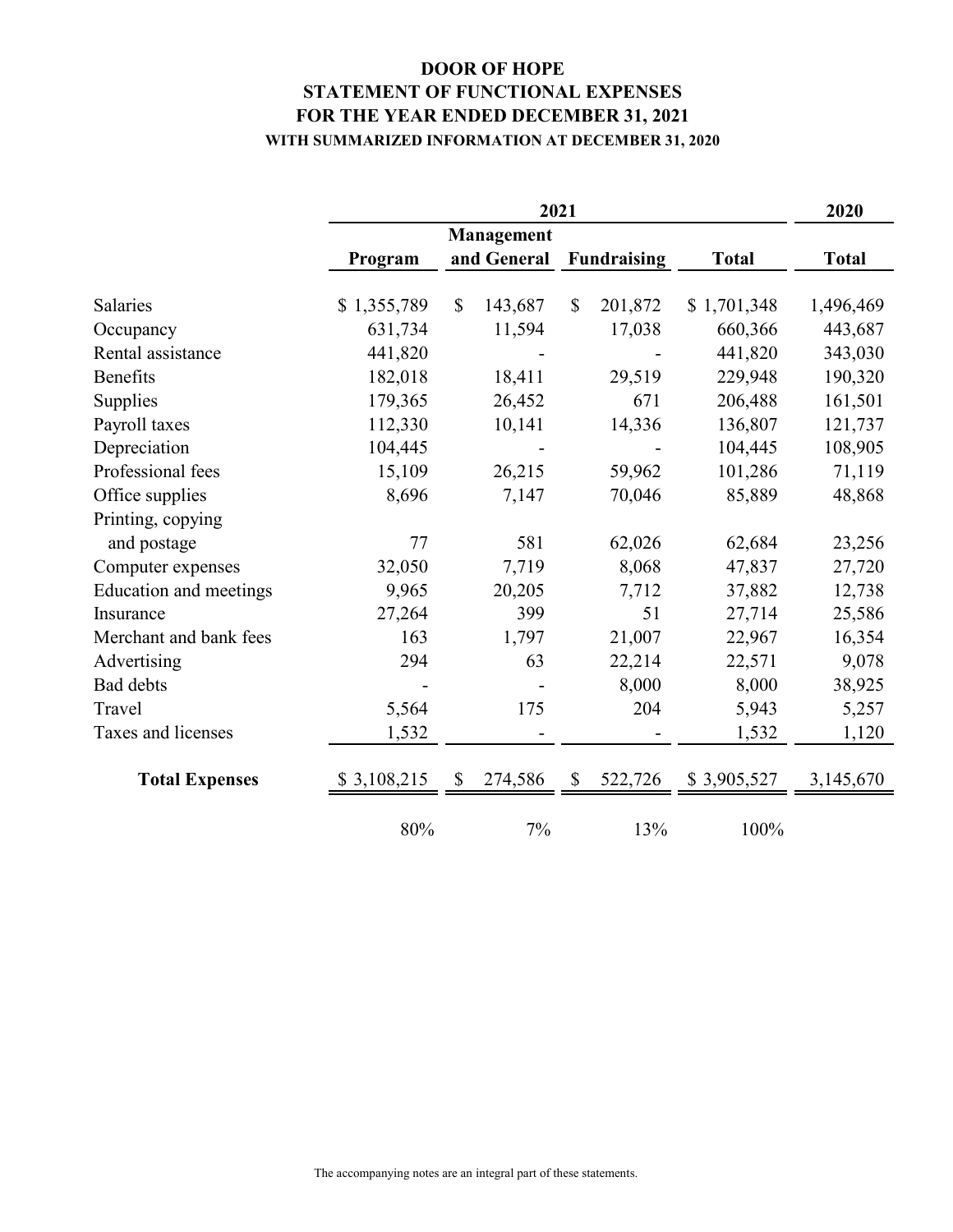#### **Note 1 – Summary of Significant Accounting Policies**

#### **Nature of the Organization**

The Door of Hope, ("the Organization"), established in 1985, is a nonprofit, faith-based organization whose mission is to empower families facing homelessness to transform their lives. Through its comprehensive housing program, homelessness prevention program, and alumni support programs, and services, Door of Hope provides a compassionate pathway to long-term life change for families facing homelessness in Los Angeles County. Serving more than 950 families over the last 30 plus years, Door of Hope's unwavering focus has remained on helping families transition from homelessness, to self-sufficiency and permanent housing. In the past year, 287 families were served including well over 580 children.

#### **Public Support and Revenue**

The Organization reports information regarding its financial position and activities according to two classes of net assets that are based upon the existence or absence of restrictions on use that are placed by its donors: net assets without donor restrictions and net assets with donor restrictions.

Net assets with donor restrictions are resources that are subject to donor-imposed restrictions. Some restrictions are temporary in nature, such as those that are restricted by a donor for use for a particular purpose or in a particular future period. Other restrictions may be perpetual in nature; such as those that are restricted by a donor that the resources be maintained in perpetuity.

Net assets without donor restrictions are resources available to support operations and not subject to donor restrictions. The only limits on the use of net assets without donor restrictions are the broad limits resulting from the nature of the Organization, the environment in which it operates, the purposes specified in its corporate documents, its application for tax-exempt status, and any limits resulting from contractual agreements with creditors and others that are entered into in the course of its operations.

When a donor's restriction is satisfied, either by using the resources in the manner specified by the donor or by the passage of time, the expiration of the restriction is reported in the financial statements by reclassifying the net assets from net assets with donor restrictions to net assets without donor restrictions.

#### **Accounts and Contributions Receivable**

Accounts and contributions receivable are stated at unpaid balances, less an allowance for doubtful accounts. The Organization provides for losses on accounts and contributions receivable using the allowance method. The allowance is based on experience, third-party contracts, and other circumstances. Receivables are considered impaired if full principal payments are not received in accordance with the contractual terms. It is the Organization's policy to charge off uncollectible accounts receivable when management determines the receivable will not be collected.

#### **Property and Equipment**

Property, equipment and web site are stated at cost or, if donated, at the approximate fair market value at the date of donation. It is the Organization's policy to capitalize expenditures for these items in excess of \$5,000. Depreciation is provided using the straight-line method over three to twenty-seven years.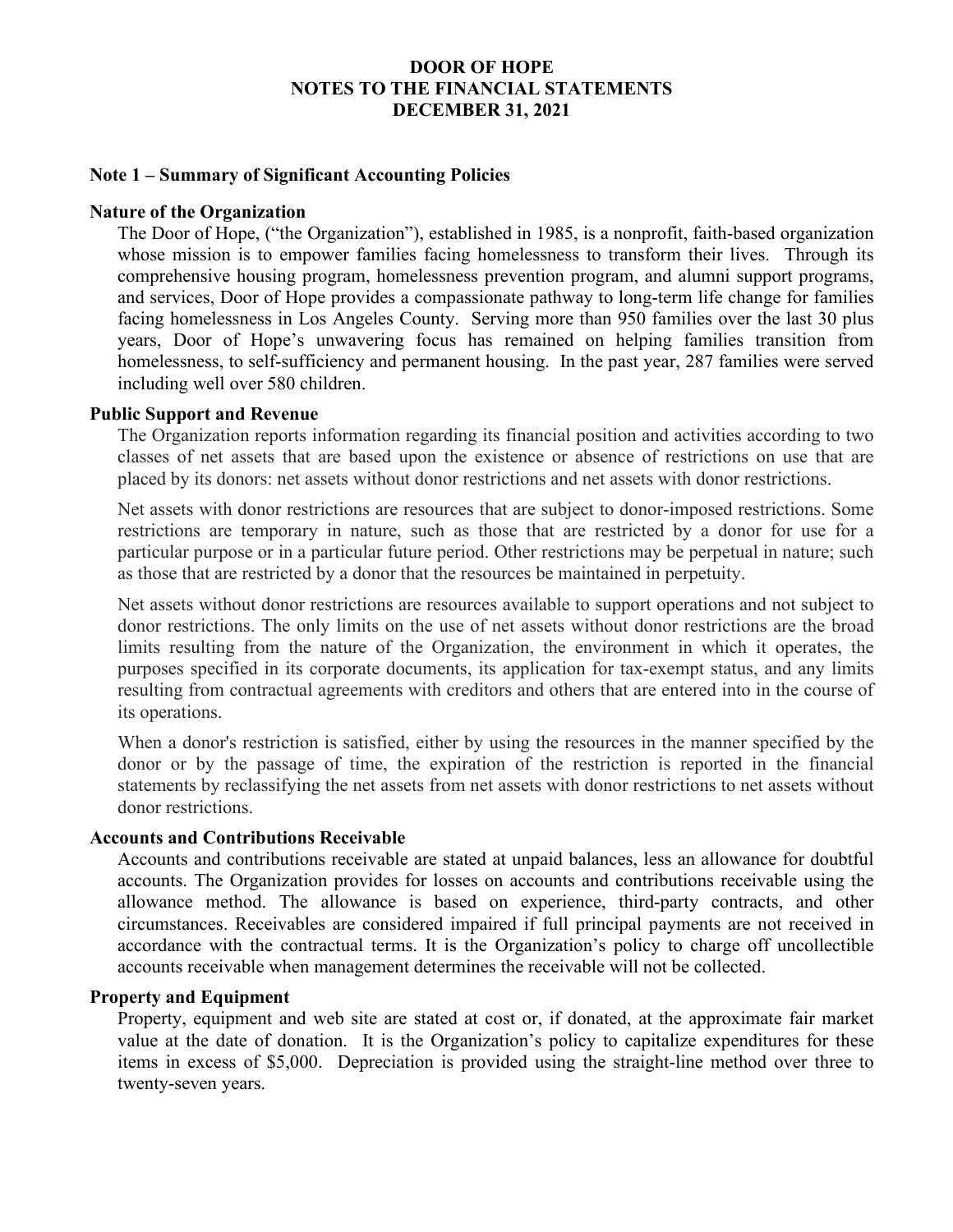#### **Note 1 – Summary of Significant Accounting Policies (continued)**

#### **Investments**

Investments are valued at fair value, with realized and unrealized gains and losses reflected in the statements of activities. The fair value of investments is generally based on quoted market value.

#### **Use of Estimates**

The preparation of financial statements in conformity with generally accepted accounting principles requires management to make estimates and assumptions that affect the reported amounts of assets and liabilities and disclosure of contingent assets and liabilities at the date of the financial statements and the reported amounts of revenues and expenses during the reporting period. Actual results could differ from those estimates.

## **Statement of Cash Flows**

For the purpose of the statement of cash flows, The Organization includes all cash in banks and other financial institutions, and certain highly liquid money market accounts designated for temporary cash investment.

#### **Expense Allocation**

Directly identifiable expenses are charged to programs and supporting services. Certain categories of expenses that are attributable to more than one program or supporting function require allocation on a reasonable basis that is consistently applied based on periodic time and expense studies. Management and general expenses include those expenses that are not directly identifiable with any other specific function but provide for the overall support and direction of the Organization.

#### **Income Taxes**

The Organization is qualified under Section  $501(c)(3)$  of the Internal Revenue Code and is not classified as a private foundation. Nonprofit organizations are not generally liable for taxes on income; therefore, no provision is made for such taxes in the financial statements.

The accounting standard on accounting for uncertainty in income taxes provides guidance on how uncertain tax positions should be recognized, measured, presented and disclosed in the financial statements. Examples of tax positions include the tax-exempt status of The Organization and various positions related to the potential sources of unrelated business taxable income (UBIT). The Organization believes that it has no uncertain tax positions that impact its financial statements.

The Organization files form 990 with the Internal Revenue Service, and files related exempt organization returns in the State of California. The returns are generally no longer subject to examination by the Internal Revenue Service after three years, or by the State of California after four years.

#### **Note 2 – Concentration of Credit Risk**

Financial instruments, which potentially subject the Organization to concentrations of credit risk, consist of cash and cash equivalents. The Organization maintains its cash balances at several financial institutions. Cash accounts are insured by the Federal Deposit Insurance Corporation up to \$250,000 per financial institution. At December 31, 2021, the Organization's uninsured cash balance was \$901,310.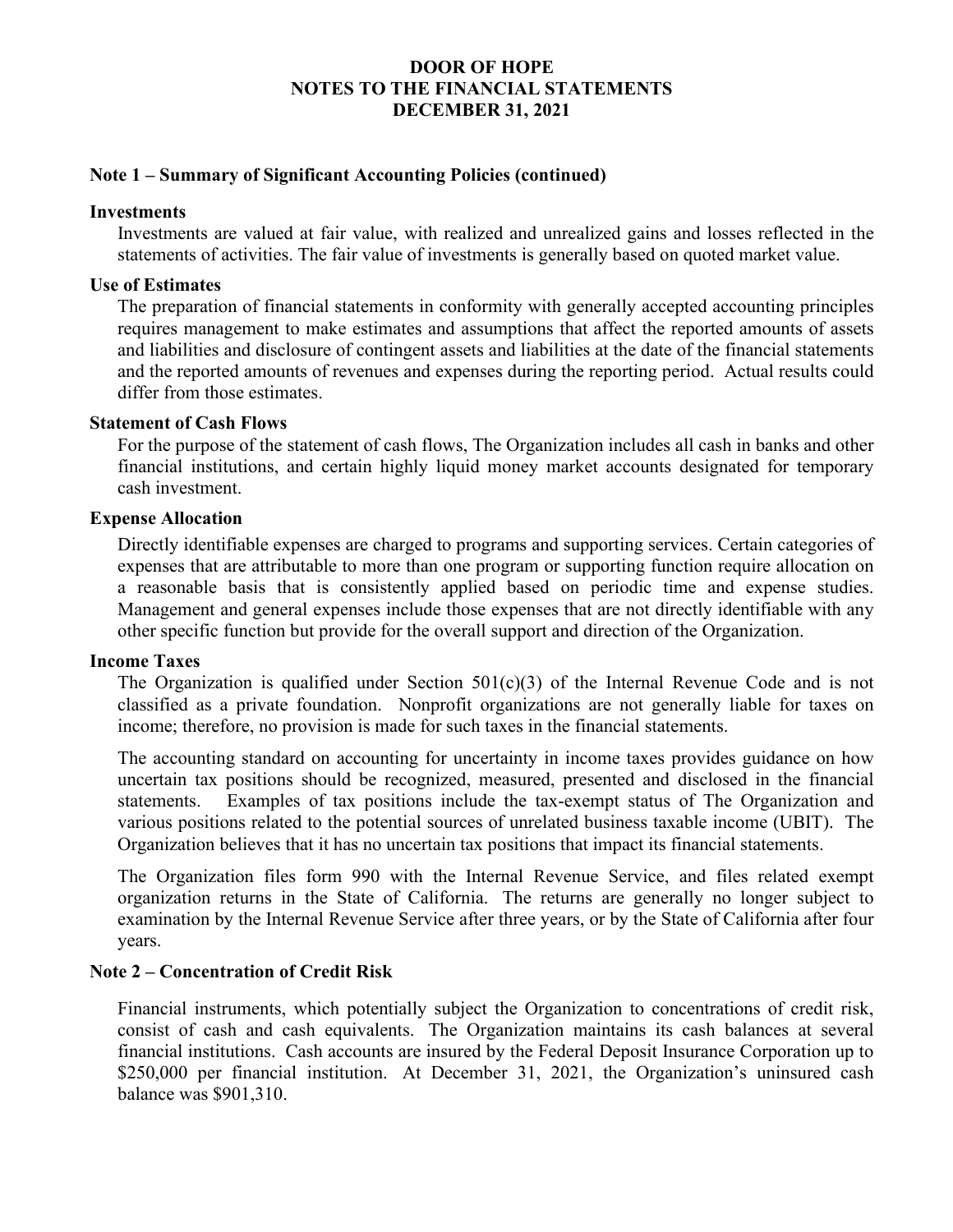## **Note 3 – Contributions and Pledges Receivable**

Contributions receivable including grants and pledges receivable are unconditional promises to give that are recognized as contributions when the promise is received. Contributions receivable that are expected to be collected in less than one year are reported at net realizable value. Contributions receivable that are expected to be collected in more than one year are recorded at fair value at the date of promise. That fair value is computed using a present value technique applied to anticipated cash flows. The Organization has evaluated the value of the discount and concluded that it was not material for recognition. The allowance for uncollectible contributions receivable is determined based on management's evaluation of the collectability of individual promises.

Unconditional promises to give (pledges) consist of the following:

|                                          | 2021        | 2020    |
|------------------------------------------|-------------|---------|
| Receivable in less than one year         | \$1,012,308 | 385,405 |
| Receivable in one to five years          | 404,313     | 538,281 |
| Total unconditional promises to give     | 1,416,621   | 923,686 |
| Less discounts to net present value      |             |         |
| Less allowance for uncollectible pledges | (5,110)     | (8,000) |
| Net unconditional promises to give       | \$1,411,511 | 915,686 |

The pledges are unrestricted.

## **Note 4 – Property and Equipment**

Property and equipment consists of the following:

|                               | 2021         | 2020          |
|-------------------------------|--------------|---------------|
| Land                          | 147,770<br>S | 147,770<br>\$ |
| Buildings and improvements    | 1,677,598    | 1,672,363     |
| Vehicles                      | 98,748       | 98,748        |
| Furniture and equipment       | 311,846      | 189,109       |
| Construction in progress      | 19,795       |               |
|                               | 2,255,757    | 2,107,990     |
| Less accumulated depreciation | 1,268,485    | 1,164,040     |
|                               | 987,272      | 943,950       |

## **Note 5 – Paycheck Protection Program Loan**

On April 15, 2020, the Organization obtained a \$250,400 loan from Community Commerce Bank, pursuant to the Paycheck Protection Program (PPP), under the Coronavirus Aid Relief and Economic Security Act (CARES Act), which was enacted on March 27, 2020. Funds from the loan may only be used for payroll costs, employee health insurance, mortgage interest, rent or lease obligations and utilities.

The Organization was required to apply for loan forgiveness. On November 2, 2020, the Small Business Administration (SBA) confirmed full and complete forgiveness of the unpaid balance. The forgiven balance of \$250,400 is included in contributions and grants income on the statements of activity and changes in net assets.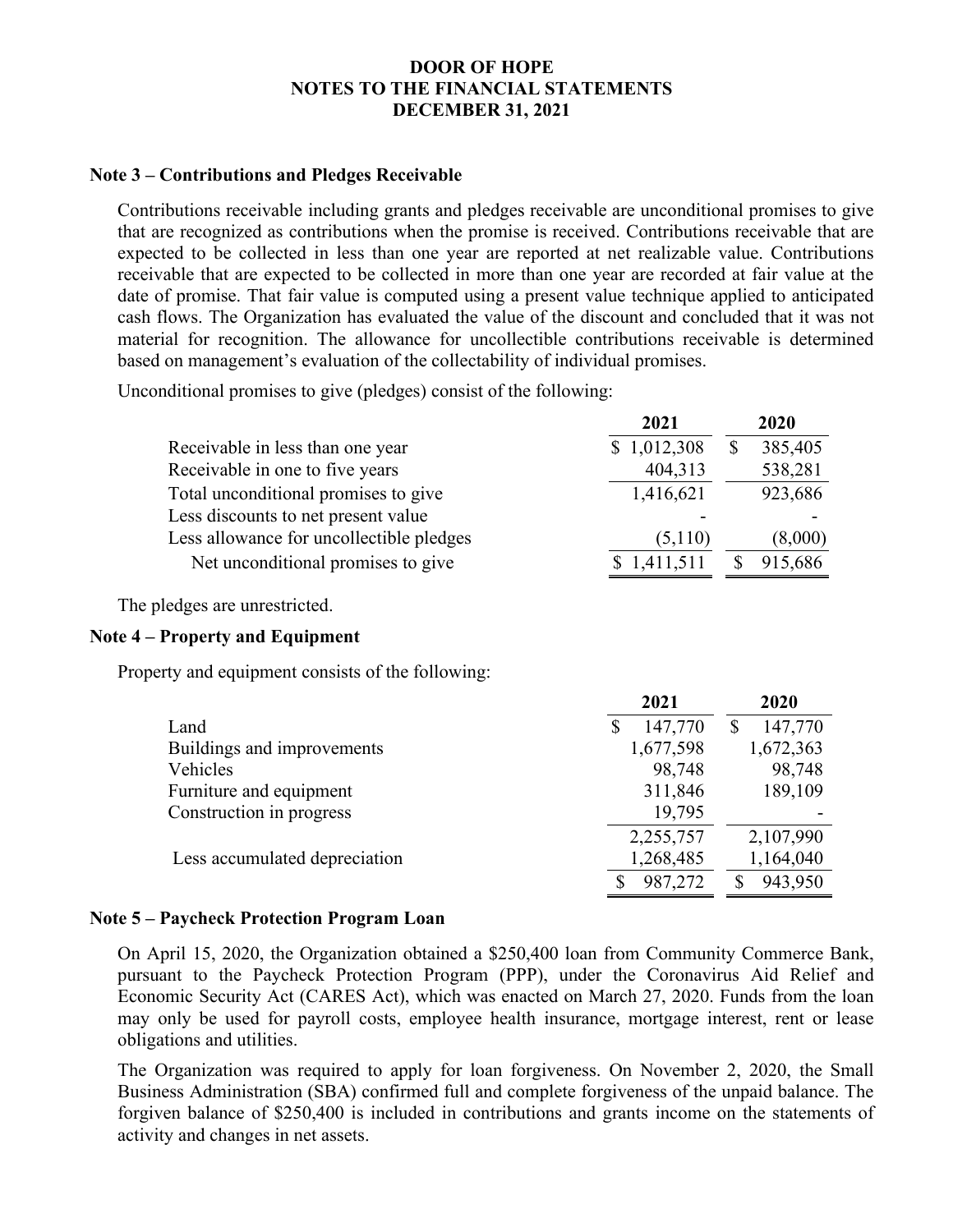#### **Note 6 – Investments and Fair Value Measurements**

Fair value measurements and levels within the fair value hierarchy of those measurements for the assets reported at fair value on a recurring basis at December 31, 2021 are as follows:

|                       | <b>Fair Value</b> | <b>Quoted Prices in</b><br><b>Active Markets</b><br>for Identical<br><b>Assets (Level 1)</b> | <b>Observable</b><br><b>Inputs (Level 2)</b> |              | <b>Significant Other Significant Other</b><br>Unobservable<br><b>Inputs (Level 3)</b> |
|-----------------------|-------------------|----------------------------------------------------------------------------------------------|----------------------------------------------|--------------|---------------------------------------------------------------------------------------|
| Money market<br>funds | \$<br>41,253      | 41,253                                                                                       | -                                            | <sup>S</sup> |                                                                                       |
| Mutual funds          | 514,748           | 514,748                                                                                      | -                                            |              |                                                                                       |
|                       | \$<br>556,001     | 556,001                                                                                      |                                              |              |                                                                                       |

Fair values for investments are determined by reference to quoted market prices and other relevant information generated by market transactions

### **Note 7 – Net Assets with Donor Restrictions**

Net assets with donor restrictions consist of the following:

|                                               | 2021    |               | 2020   |
|-----------------------------------------------|---------|---------------|--------|
| Capital improvements                          | 368,066 | $\mathcal{S}$ |        |
| Youth programs                                | 60,860  |               | 16,882 |
| Leasing support                               | 49,941  |               |        |
| Alumni homelessness prevention                | 30,000  |               | 14,363 |
| Education support                             | 27,938  |               | 5,778  |
| Future growth fund                            | 25,000  |               |        |
| Male mentoring                                |         |               | 4,158  |
| Mental health support                         |         |               | 2,100  |
| Interns                                       | 15,000  |               |        |
| Medical costs                                 | 122     |               |        |
| Investment returns on endowment funds not yet |         |               |        |
| appropriated for expenditure                  | 27,473  |               |        |
|                                               | 604,400 |               | 43,281 |
| Endowment funds                               | 310,000 |               |        |
| Total net assets with donor restrictions      | 914,400 | \$            | 43,281 |

## **Note 8 – Endowment**

#### Board-designated Endowment

As of May 31, 2021, the Board of Directors designated \$200,000 of net assets without donor restrictions as a general endowment fund to support the mission of the Organization. Since that amount resulted from an internal designation and is not donor-restricted, it is classified and reported as net assets without donor restrictions.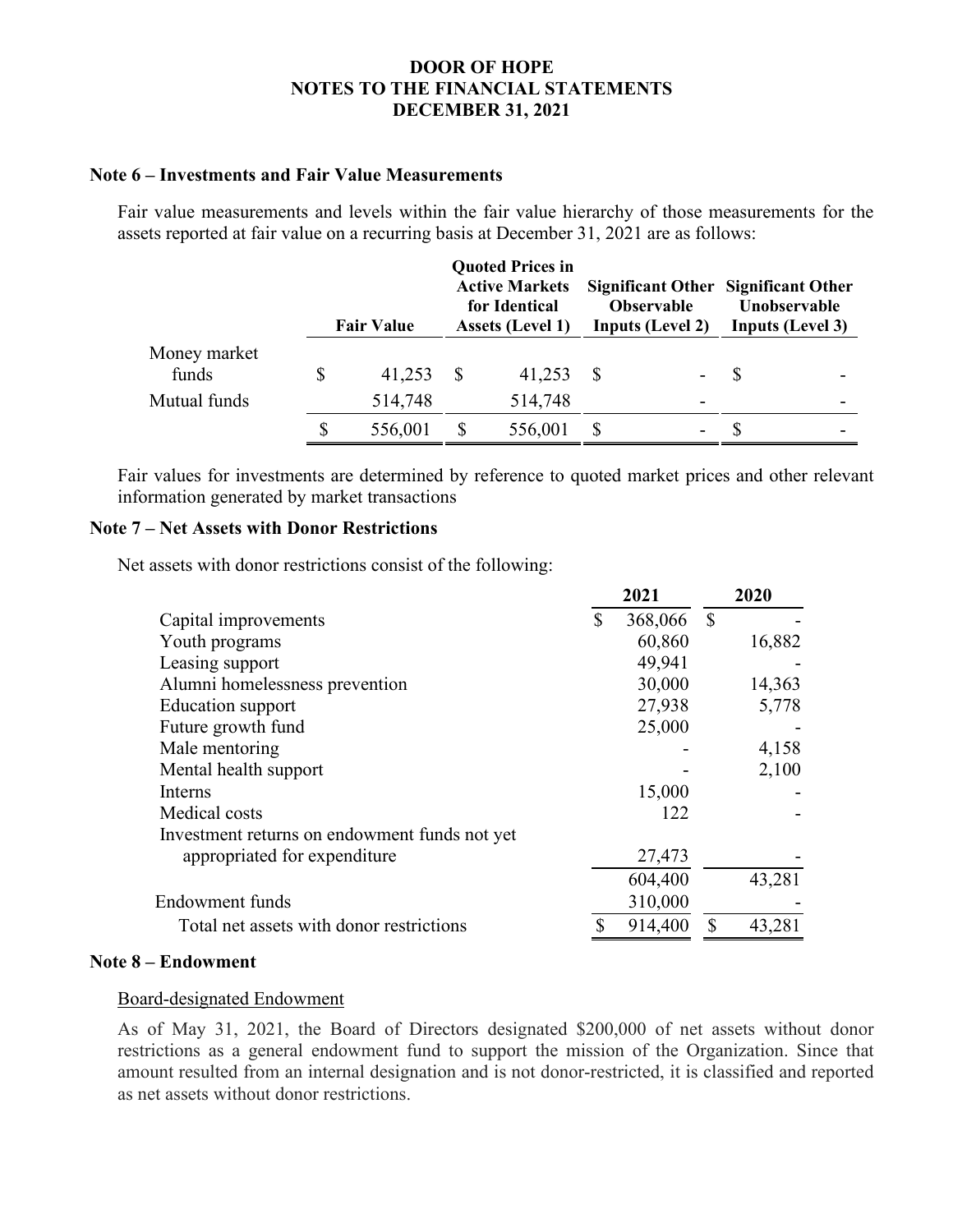#### **Note 8 – Endowment (continued)**

The spending, investment return objectives, risk parameters, strategies and spending policy follow the same policies that apply to donor-restricted endowment funds.

Composition of and changes in endowment net assets for the year ended December 31, 2021 were as follows:

| Board-designated endowment net assets, December 31, 2020 |           |
|----------------------------------------------------------|-----------|
| Contributions                                            | 200,000   |
| Investment returns                                       | 18,528    |
| Board-designated endowment net assets, December 31, 2021 | \$218,528 |

#### Donor-designated Endowment

The Organization's endowment consists of a fund established for general operations. The endowment includes only donor-restricted funds. As required by generally accepted accounting principles, net assets associated with endowment funds are classified and reported based on the existence or absence of donor-imposed restrictions.

The Board of Directors of the Organization has interpreted the Uniform Prudent Management of Institutional Funds Act (UPMIFA) as requiring the preservation of the fair value of the original gift as of the gift date of the donor-restricted endowment funds absent explicit donor stipulations to the contrary. As a result of this interpretation, the Organization classifies as net assets with donor restrictions (a) the original value of gifts donated to the permanent endowment, (b) the original value of subsequent gifts to the permanent endowment, (c) accumulations to the permanent endowment made in accordance with the direction of the applicable donor gift instrument at the time the accumulation is added to the fund and (d) amounts that have not been appropriated for by the Organization in a manner consistent with the standard of prudence prescribed by UPMIFA. In accordance with UPMIFA, the Organization considers the following factors in making a determination to appropriate or accumulate donor-restricted endowment funds: (1) the duration and preservation of the various funds, (2) the purposes of the donor-restricted endowment funds, (3) general economic conditions, (4) the possible effect of inflation and deflation, (5) the expected total return from income and the appreciation of investments, (6) other resources of the Organization, and (7) the Organization's investment policies.

*Investment Return Objectives, Risk Parameters and Strategies.* The Organization has adopted investment and spending policies, approved by the Organization, for endowment assets that attempt to provide a predictable stream of funding to programs supported by its endowment funds while also maintaining the purchasing power of those endowment assets over the long-term. Accordingly, the investment process seeks to achieve an after-cost total real rate of return, including investment income as well as capital appreciation, which exceeds the annual distribution with acceptable levels of risk.

Endowment assets are invested in mutual funds, that are intended to result in a consistent inflationprotected rate of return that has sufficient liquidity to make an annual distribution equal to the lesser of 5% or the income generated by the underlying securities. The Organization expects its endowment assets, over time, to produce an average rate of return of approximately 7% annually.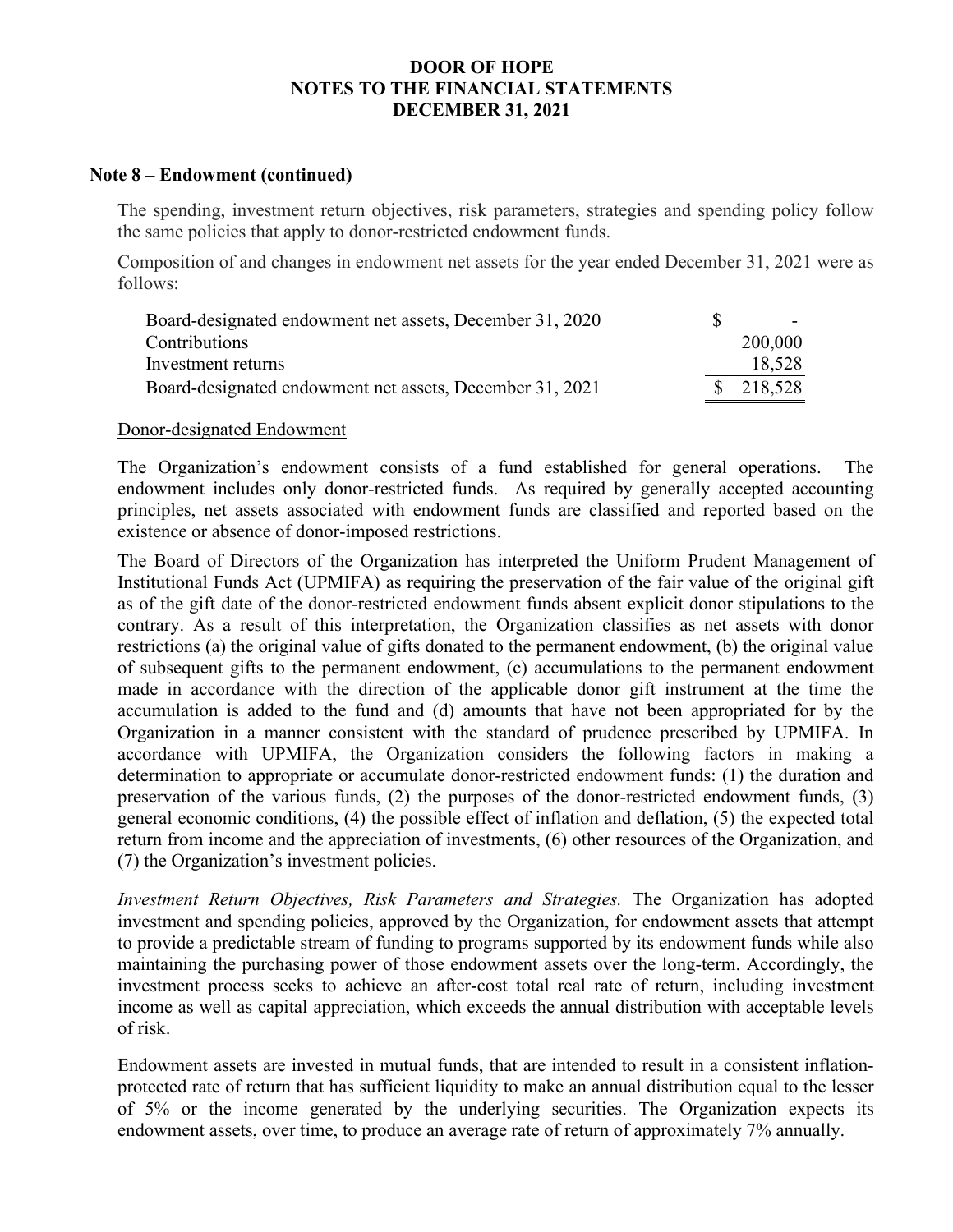### **Note 8 – Endowment (continued)**

Actual returns in any given year may vary from this amount. Investment risk is measured in terms of the total endowment fund; investment assets and allocation between asset classes and strategies are managed to not expose the fund to unacceptable levels of risk.

*Spending Policy.* The Organization has a policy of appropriating for distribution each year an amount equal to the lesser of 5% or the income generated by the endowment assets for the prior year-end. In establishing this policy, The Organization considered the long-term expected return on its investment assets, the nature and duration of the endowment fund, which must be maintained in perpetuity because of donor-restrictions, and the possible effects of inflation. This is consistent with the Organization's objective to maintain the purchasing power of the endowment assets.

Changes in donor-restricted endowment net assets are as follows:

| Endowment net assets, December 31, 2020 |           |
|-----------------------------------------|-----------|
| Contributions                           | 310,000   |
| Investment returns                      | 27,473    |
| Amounts appropriated for expenditure    |           |
| Endowment net assets, December 31, 2021 | \$337,473 |

#### **Note 9 – Lease Commitments**

The Organization leases an apartment complex under a noncancelable lease agreement expiring on October 31, 2026. The landlord provides a discount on the lease. The discount for the year ending December 31, 2021 was \$269,736. This is included on the Statement of Activities in gifts in kind and on the Statement of Functional Expenses in occupancy expenses.

The Organization leases an additional apartment complex under a noncancelable lease agreement expiring on December 31, 2026. The landlord provides this as a gift in kind. The discount for the year ending December 31, 2021 was \$120,000. This is included on the Statement of Activities in gifts in kind and on the Statement of Functional Expenses in occupancy expenses.

The Organization operates from offices under a noncancelable lease agreement expiring December 2026.

Minimum payments under these operating leases, after the landlord's discount, are as follows:

| <b>Year ending December 31,</b> |          |         |
|---------------------------------|----------|---------|
| 2022                            | <b>S</b> | 103,394 |
| 2023                            |          | 107,856 |
| 2024                            |          | 112,317 |
| 2025                            |          | 116,165 |
| 2026                            |          | 115,726 |

Rent expense, including the discount, for the year ended December 31, 2021 and 2020 was \$452,338 and \$332,338 respectively.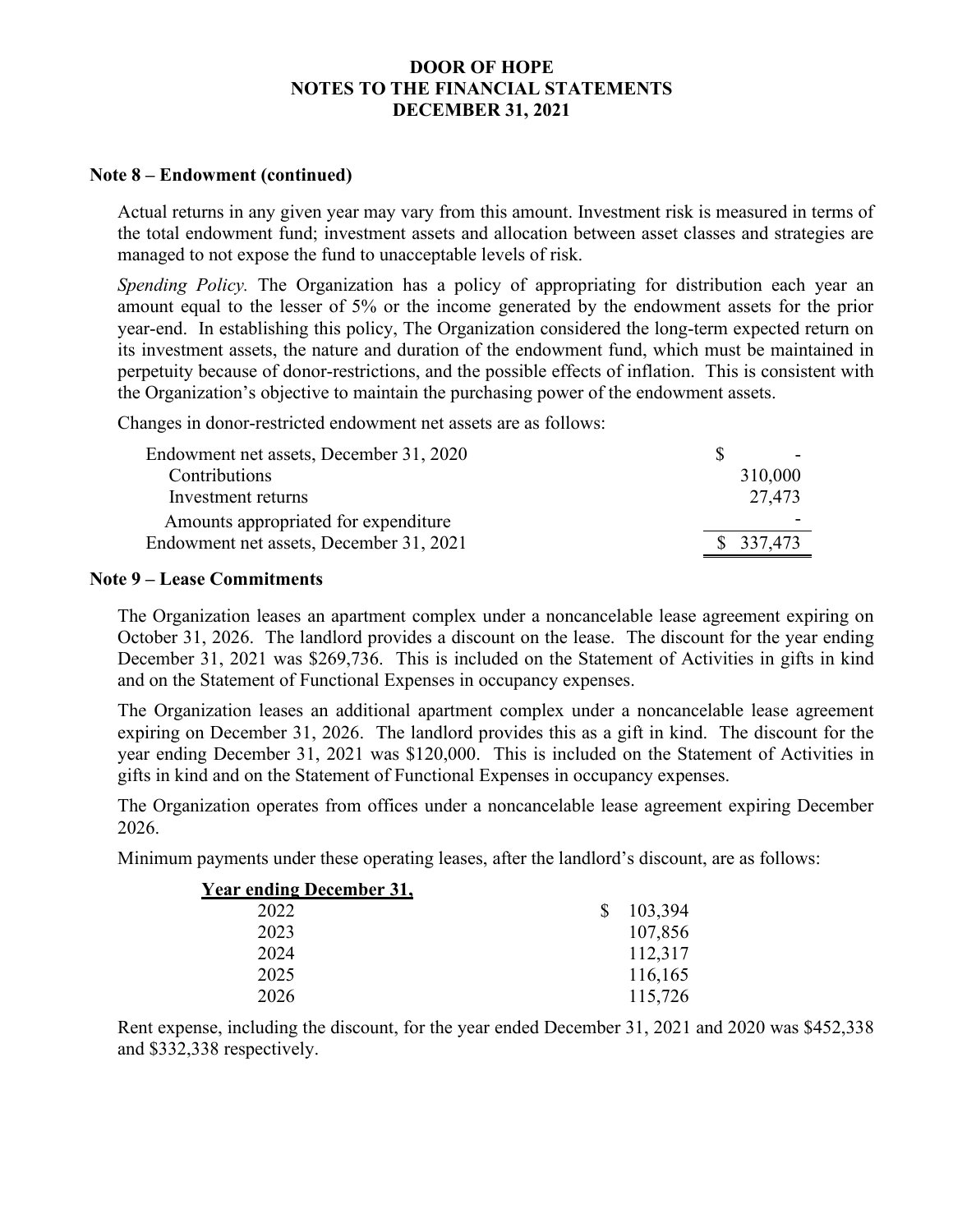#### **Note 10 – Fair Value Measurements**

#### Promises to Give – Fair Value Election

Unconditional promises to give are reported at net realizable value if at the time the promise is made payment is expected to be received in one year or less. Unconditional promises that are expected to be collected in more than one year are reported at fair value initially and in subsequent periods because the Organization elected that measure in accordance with SFAS No. 159, *The Fair Value Option of Financial Assets and Financial Liabilities*. Management believes that the use of fair value reduces the cost of measuring unconditional promises to give in periods subsequent to their receipt and provides equal or better information to users of its financial statements than if those promises were measured using present value techniques and historical discount rates.

Management considers the relationship with the donor, the donor's past history of making timely payments, and the donor's overall creditworthiness and incorporates this into a fair value measurement computation using present value techniques. The rate used in 2021 and 2020 was 0%.

The interest element resulting from amortization of the discount for the time value of money, computed using the effective interest rate method, is reported as contribution income.

The table below presents information about unconditional promises to give at December 31, 2021 and 2020.

|                                                          |   | 2021        |              | 2020    |
|----------------------------------------------------------|---|-------------|--------------|---------|
| Promises Measured at Fair Value                          |   |             |              |         |
| Promised cash flows                                      |   | \$1,012,308 | <sup>S</sup> | 538,281 |
| Carrying amount                                          |   | 1,012,308   |              | 538,281 |
| Fair value estimate                                      |   | 1,012,308   |              | 538,281 |
| Measurement basis                                        |   | Level 3     |              | Level 3 |
| Contribution income                                      |   | 1,123,556   |              | 901,600 |
| Total changes included in the statement of activities    |   | \$1,126,446 |              | 862,675 |
| Promises Measured at Net Realizable Value                |   |             |              |         |
| Carrying amount                                          | S | 399,203     | <sup>S</sup> | 377,405 |
| Total carrying amount for unconditional promises to give |   | 1,411,511   |              | 915,686 |

The table below presents information about the changes in unconditional promises to give for the twelve months ended December 31, 2021 and 2020:

|                                     | 2021        | 2020       |
|-------------------------------------|-------------|------------|
| Beginning balance                   | 915,686     | 547,595    |
| Collections                         | (630, 621)  | (494, 584) |
| Contribution revenue                | 1,123,556   | 901,600    |
| Management and general (write-offs) | 2,890       | (38, 925)  |
| Ending balance                      | \$1,411,511 | 915,686    |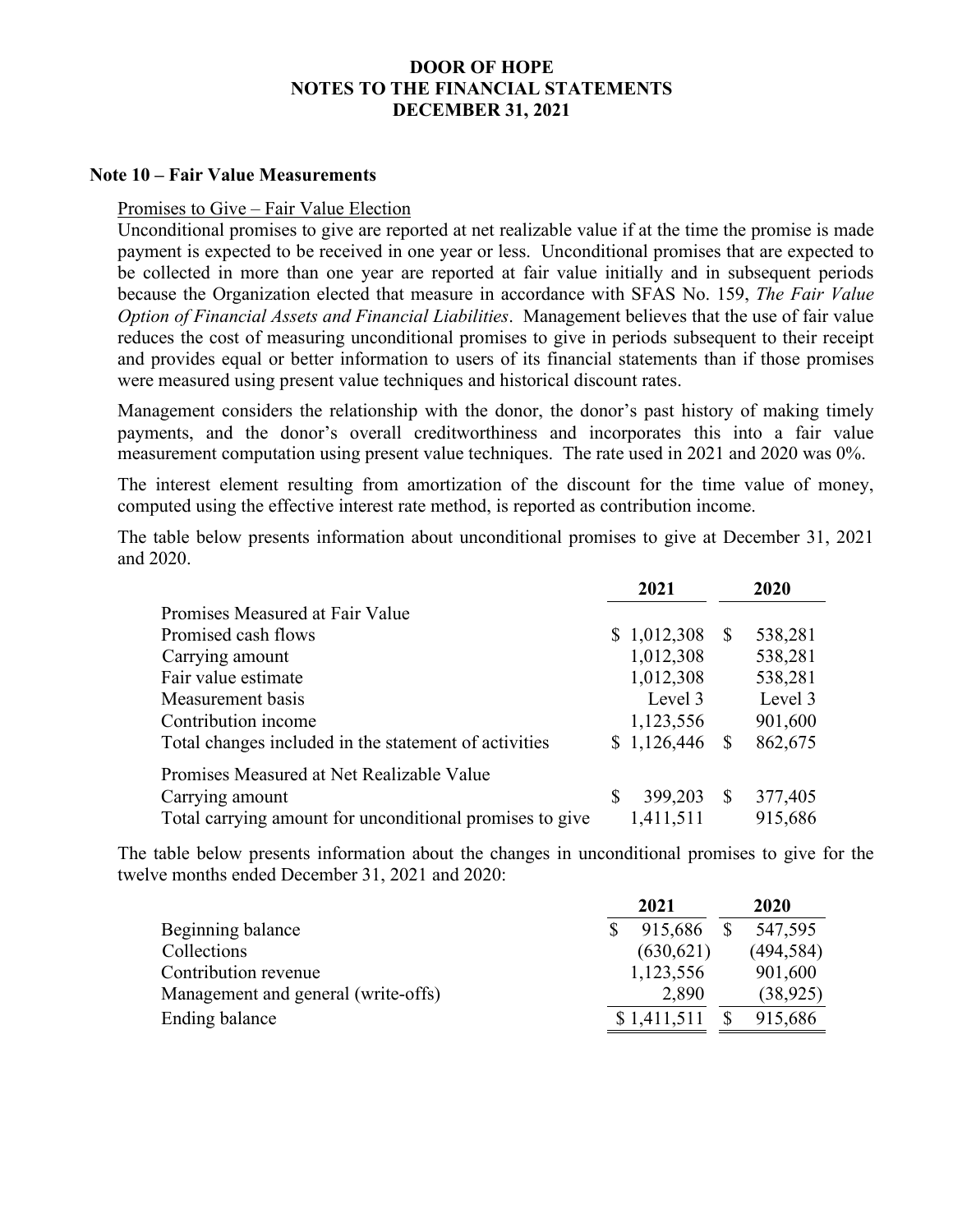### **Note 11 – Liquidity and Availability of Financial Assets**

The following reflects the Organization's financial assets at the statement of financial position date, reduced by amounts not available for general use within one year of the statement date because of contractual or donor-imposed restrictions.

Financial assets at December 31, 2021 is comprised of:

| Cash and cash equivalents                                              | \$3,132,333 |
|------------------------------------------------------------------------|-------------|
| Accounts receivable                                                    | 15,565      |
| Contributions receivable                                               | 1,411,511   |
| Investments                                                            | 556,001     |
| Total financial assets at December 31, 2021                            | 5,115,410   |
| Perpetual endowments and accumulated earnings subject to               |             |
| appropriation beyond one year                                          | 321,973     |
| Contribution payment due in more than one year                         | 399,203     |
| Financial assets available to meet cash needs for general expenditures |             |
| within one year                                                        | 4,394,234   |

The Organization has certain donor-restricted net assets that are available for general expenditures within one year of December 31, 2021, because the restrictions on the net assets are expected to be met by conducting the normal activities of the programs in the coming year. Accordingly, the related resources have been included in the quantitative information detailing the financial assets available to meet general expenditures within one year.

The Organization is substantially supported by contributions with restrictions and without restrictions. Because a donor's restriction requires resources to be used in a particular manner or in a future period, the Organization must maintain sufficient resources to meet those responsibilities to its donors. Thus financial assets may not be available for general expenditure within one year. As part of the Organization's liquidity management, it has a policy to structure its financial assets to be available as its general expenditures, liabilities and other obligations come due.

#### **Note 12 – Refundable Advances**

Refundable advances include donations restricted for an endowment fund if the board votes to match the funds raised. Subsequent to year end, the board elected to match the restricted funds. In 2021, the refundable advance has been recognized as income and increased net assets with donor restrictions.

#### **Note 13 – Commitments and Contingencies**

In early March 2020, the spread of Coronavirus Disease 2019 ("COVID-19") was declared a global pandemic. As a result of efforts to slow the spread of COVID-19, the Organization reorganized and continued operations.